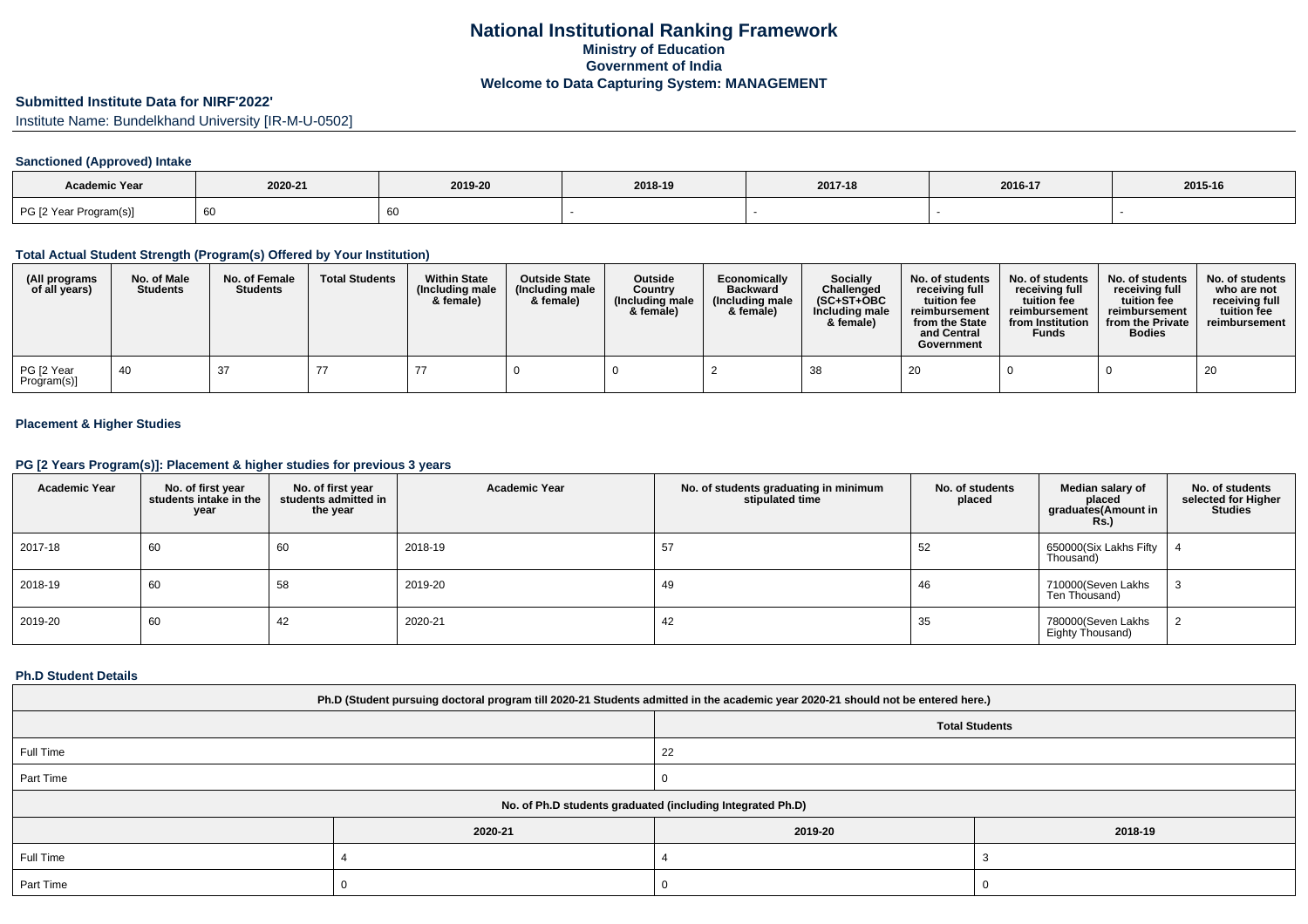#### **Financial Resources: Utilised Amount for the Capital expenditure for previous 3 years**

| <b>Academic Year</b>                                                                                                                                                        | 2020-21                               | 2019-20                                 | 2018-19                         |  |  |  |  |  |
|-----------------------------------------------------------------------------------------------------------------------------------------------------------------------------|---------------------------------------|-----------------------------------------|---------------------------------|--|--|--|--|--|
|                                                                                                                                                                             | <b>Utilised Amount</b>                | <b>Utilised Amount</b>                  | <b>Utilised Amount</b>          |  |  |  |  |  |
| Annual Capital Expenditure on Academic Activities and Resources (excluding expenditure on buildings)                                                                        |                                       |                                         |                                 |  |  |  |  |  |
| Library (Books, Journals and e-Resources only)                                                                                                                              | 650000 (Six lakhs Fifty Thousand)     | 535000 (Five Lakhs Thirty FiveThousand) | 510000 (Five Lakh ten Thousand) |  |  |  |  |  |
| Expenditure on setting up/upgradation of laboratory                                                                                                                         | 60000 (Sixty Thousand)                | 50000 (Fifty Thousand)                  | 50000 (Fifty Thousand)          |  |  |  |  |  |
| Other expenditure on creation of Capital Assets (For setting up classrooms, seminar hall, conference hall, library excluding<br>expenditure on Land , Building, Roads etc.) | 1150000 (Eleven Lakhs Fifty Thousand) | 1000000 (Ten Lakhs)                     | 800000 (EIGHT Lakh)             |  |  |  |  |  |

#### **Financial Resources: Utilised Amount for the Operational expenditure for previous 3 years**

| <b>Academic Year</b>                                                                                                                                                                            | 2020-21                                                                 | 2019-20                                                                        | 2018-19                                                                              |  |  |  |  |  |
|-------------------------------------------------------------------------------------------------------------------------------------------------------------------------------------------------|-------------------------------------------------------------------------|--------------------------------------------------------------------------------|--------------------------------------------------------------------------------------|--|--|--|--|--|
|                                                                                                                                                                                                 | <b>Utilised Amount</b>                                                  | <b>Utilised Amount</b>                                                         | <b>Utilised Amount</b>                                                               |  |  |  |  |  |
| <b>Annual Operational Expenditure</b>                                                                                                                                                           |                                                                         |                                                                                |                                                                                      |  |  |  |  |  |
| Salaries (Teaching and Non Teaching staff)                                                                                                                                                      | 18305640 (One Crore Eighty Three Lakhs Fifty Six Thousand<br>Forty Only | 17905804 (One Crore Seventy Nine Lakh Five Thousand Eight<br>Hundred and Four) | 16115223 (One Crore Sixty One Lakh Fifteen Thousand Two<br>Hundred and Twenty Three) |  |  |  |  |  |
| Maintenance of Academic Infrastructure or consumables and<br>other running expenditures (excluding maintenance of hostels<br>and allied services, rent of the building, depreciation cost, etc) | 450000 (Four Lakhs Fifty Thousand)                                      | 450000 (Four Lakh Fifty Thousand)                                              | 410000 (Four Lakh Ten Thousand)                                                      |  |  |  |  |  |
| Seminars/Conferences/Workshops                                                                                                                                                                  | 120000 (One Lakhs Twenty Thousand)                                      | 95000 (Ninty Five Thousand)                                                    | 150000 (One Lakh Fifty Thousand)                                                     |  |  |  |  |  |

### **Sponsored Research Details**

| <b>Financial Year</b>                    | 2020-21                                  | 2019-20 | 2018-19 |
|------------------------------------------|------------------------------------------|---------|---------|
| Total no. of Sponsored Projects          |                                          |         |         |
| Total no. of Funding Agencies            |                                          |         |         |
| Total Amount Received (Amount in Rupees) | 10450000                                 |         |         |
| Amount Received in Words                 | One Crore Four Lakhs Fifty Thousand Only | Zero    | Zero    |

### **Consultancy Project Details**

| <b>Financial Year</b>                    | 2020-21        | 2019-20 | 2018-19 |  |
|------------------------------------------|----------------|---------|---------|--|
| Total no. of Consultancy Projects        |                |         |         |  |
| Total no. of Client Organizations        |                |         |         |  |
| Total Amount Received (Amount in Rupees) | 40000          |         |         |  |
| Amount Received in Words                 | Forty Thousand | Zero    | Zero    |  |

### **Executive Development Program/Management Development Programs**

| N Year                                                                                                          |                                     |         |                             |
|-----------------------------------------------------------------------------------------------------------------|-------------------------------------|---------|-----------------------------|
| <b>Financi</b>                                                                                                  | 2020-21                             | 2019-20 | 2018-1                      |
| the contract of the contract of the contract of the contract of the contract of the contract of the contract of | the contract of the contract of the | .       | $\sim$ $\sim$ $\sim$ $\sim$ |